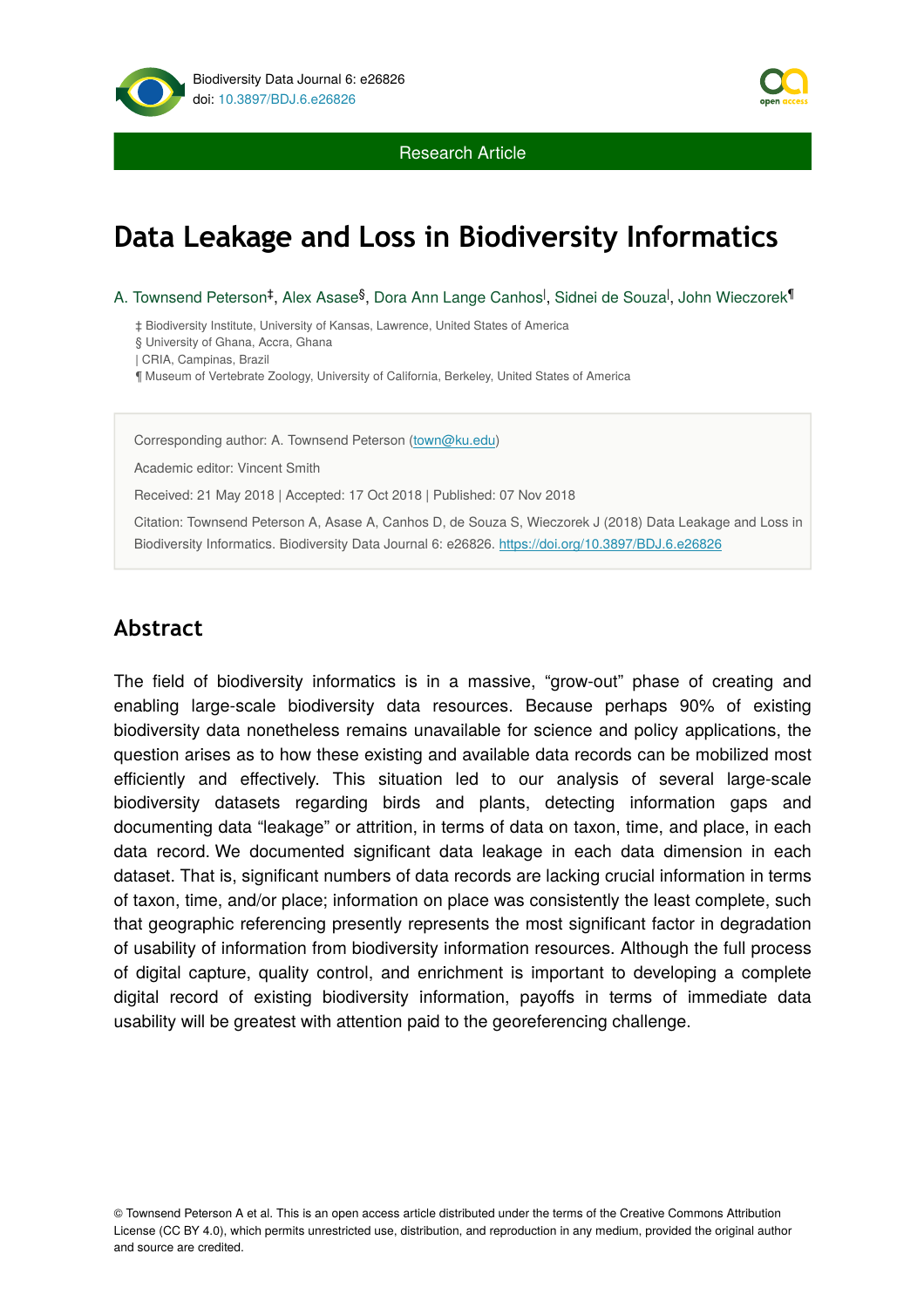### Keywords

biodiversity data, usability, fitness for use, time, place, taxon, informatics, geographic referencing, georeferencing, digitization

### Introduction

NOTE: responses to longer-form commentaries from reviewers are provided in Suppl. material 1.

Biological diversity is the variety of life on Earth, and provides or sustains, at least in an ultimate sense, all raw materials for human well-being (food, water, shelter). Biodiversity also supports a series of ecosystem services that, although perhaps less tangibly, maintain all natural and human systems (Brauman et al. 2007). Finally, biodiversity constitutes a unique array of lineages reflecting millions of years of evolutionary diversification, such that its preservation is seen as an imperative in and of itself (Wilson 1988), in addition to the intrinsic value of such diversity (Vucetich et al. 2015). However, global biodiversity remains largely undiscovered and undescribed: only 2-20% of species have been described scientifically (Erwin 1991), and knowledge even of the known species remains uneven and irregular, especially across the Tropics.

Primary biodiversity data—i.e., data records that document the occurrence of a particular species at a place at a point in time—represent a central element in the universe of data documenting biodiversity. Primary biodiversity data have many applications, including documenting basic biodiversity patterns (Arita et al. 2008), identifying priority areas for conservation efforts (Loyola et al. 2007), providing baseline information for detection of biotic change (Peterson et al. 2015), and supporting modeling efforts that anticipate biotic responses to local and global change (Kearney et al. 2010). Although the systematics community has long built and maintained information resources on biodiversity, over the past 2-3 decades, availability of and access to such primary biodiversity data records have increased tremendously. Beyond the traditional specimen-based data records, much of this recent growth is thanks to observational data, which includes much-greater numbers of records. Indeed, 1,011,708,045 records are available via the Global Biodiversity Information Facility (GBIF; as of 22 July 2018) alone, thus enabling myriad analyses and summaries to support science and policy (GBIF 2016).

Still, total numbers of primary biodiversity data records that are openly available as digital accessible knowledge (DAK; Sousa-Baena et al. 2013) remain small compared to the universe of biodiversity data that have ever been collected. For instance, via GBIF, in queries as of 22 July 2018, the data portal serves 147,184,231 data records based on specimen documentation; a recent analysis, however, estimated the total number of neontological specimens in existence in world natural history museum and herbarium collections at 1.2-2.1 x 10<sup>9</sup> specimens (Ariño 2010). Hence, GBIF serves only 6-10% of the specimen-based data held in biological collections, and >90% of specimen-based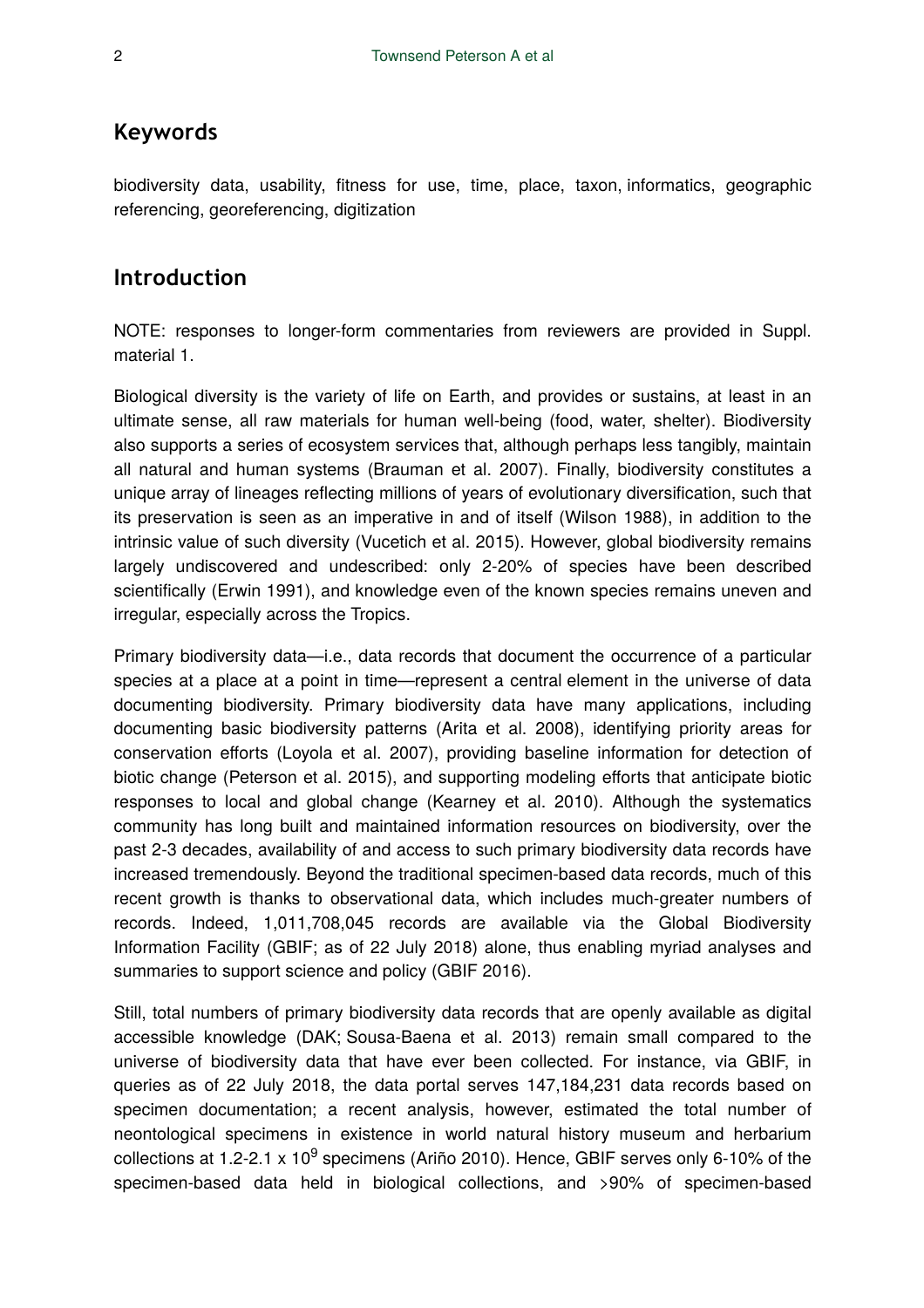biodiversity data records remain undigitized or not shared publicly, and not easily available to science and policy applications. Of course, this estimate is based on a single (albeit very large) biodiversity information portal, and other data are not included in this calculation; as such, the actual percentage of specimen data that are digitized and available may be somewhat higher. Estimating the universe of observational (i.e., non-specimen-based) biodiversity data has not been attempted, though clearly far more data exist than are presently available via biodiversity information portals.

Even with more than a billion biodiversity specimen and observational data records existing and available in digital format (as of 22 July 2018), many of those records are compromised by missing, partial, or incomplete information, such that they are not usable in many science applications. We term this process as *data leakage*, or data attrition, to emphasize how an initially large data resource is reduced massively via a series of seemingly relatively minor factors (this view of leakage contrasts with a more temporal sequence of degradation or loss; Mesibov 2018). Many important specimens remain with data in analog format only, or are digital, but are unidentified, lack information on date of collection, or lack sufficient information on their geographic provenance. In other cases, digital data lack the key element of geographic coordinates with full documentation of methods and precision of georeferencing. Finally, and perhaps most frustrating, many data records are fully digital and are rich in information, but are not shared. In each case, the effect is the same: data that have been accumulated "leak" out of the main information flow (Fig. 1), and biodiversity information is not in currency for science and policy--this leakage can take the form of data lost owing to failure to capture or preserve infomation at the original moment of specimen collection, error or omission during the data digitization process, or omission because that aspect of the data record has yet to be implemented or prioritized.

In this contribution, we explore the dimensions and magnitude of these data leaks. Using a diverse suite of plant and bird collections as examples, we assess numbers of data records for which information on time, place, and taxon that is missing or incomplete, distinguishing between data that are simply lacking and those that can be added or rescued. We also explore joint effects that relate directly to two typical uses of such data: place  $x$  taxon, for ecological niche modelling and species distribution modelling (Peterson et al. 2011), and place x taxon x time, for biodiversity inventory completeness analyses (Asase and Peterson 2016, Ganglo and Kakpo 2016, Wabuyele et al. 2016). Our aim is to reflect on workflows and investment of resources in biodiversity informatics to optimize strategies for building and improving DAK resources. We also see data leakage (attrition) as a phenomenon that exists in any large-scale data infrastructure or analysis, and not only for biodiversity informatics.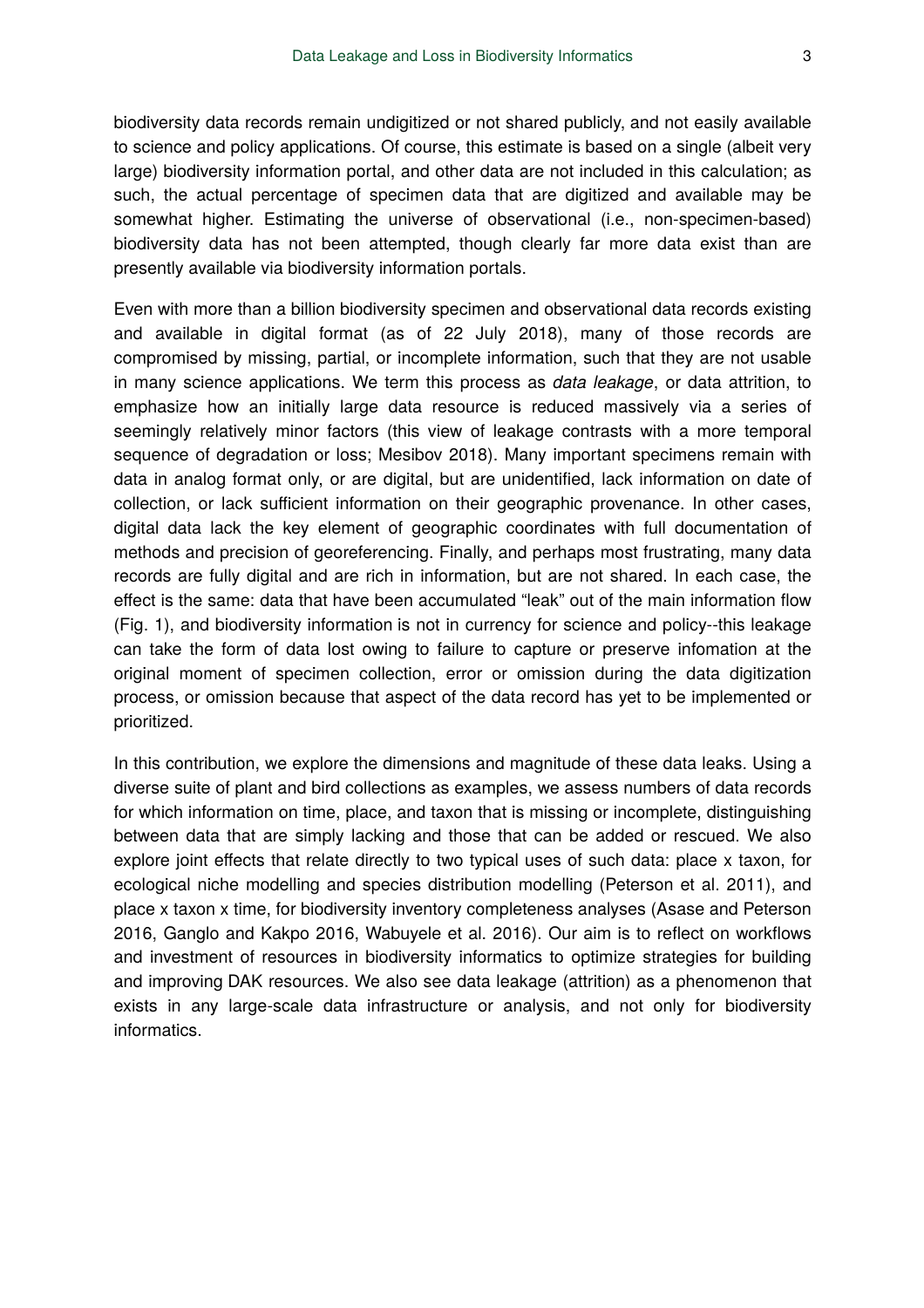

#### Figure 1. doi

Schematic summarizing the translation between biodiversity and biodiversity data, and how those data "leak," and get lost and degraded, such that only a small subset is available as usable data for science and policy applications. Note that the particular sequence of steps is not set, and may indeed vary significantly from region to region, taxon to taxon, or source to source.

### Material and methods

Our analysis sequence is outlined in a protocol file. Briefly, though, we downloaded full institutional datasets for ornithological collections from VertNet (Constable et al. 2010); example datasets were those of the University of Kansas Natural History Museum, Harvard Museum of Comparative Zoology, Slater Museum of Natural History, North Carolina State Museum, Emporia State University, and American Museum of Natural History. Herbarium datasets were downloaded from GBIF (Gaiji et al. 2013); example datasets included Harvard Herbarium, University of Ghana Herbarium, Canadian Museum of Nature, Instituto Nacional de Pesquisas da Amazônia, Museu Goeldi, Michigan State University, University of Arizona, and University of South Florida. Institutional datasets were chosen to span from small to large, representing the diversity of such data, mostly within the United States, but with a few examples from other countries for herbarium data. Our focus in all cases was on species extant or recently extinct, and held in neontological collections of birds and plants, rather than paleontological collections.

Each record from each data set was analyzed with respect to time (i.e., in Darwin Core terms, day, month, year, verbatimEventDate), taxon (genus, subgenus, specificEpithet, infraspecificEpithet, taxonRank), and place (country, stateProvince, county, municipality, locality, verbatimLocality, decimalLatitude, decimalLongitude, coordinateUncertainty-InMeters, coordinatePrecision, verbatimCoordinateSystem, georeferenceProtocol). We evaluated each data record as regards 4 categories of completeness and fitness for use: information missing completely (accorded value 0), information partial (value 1),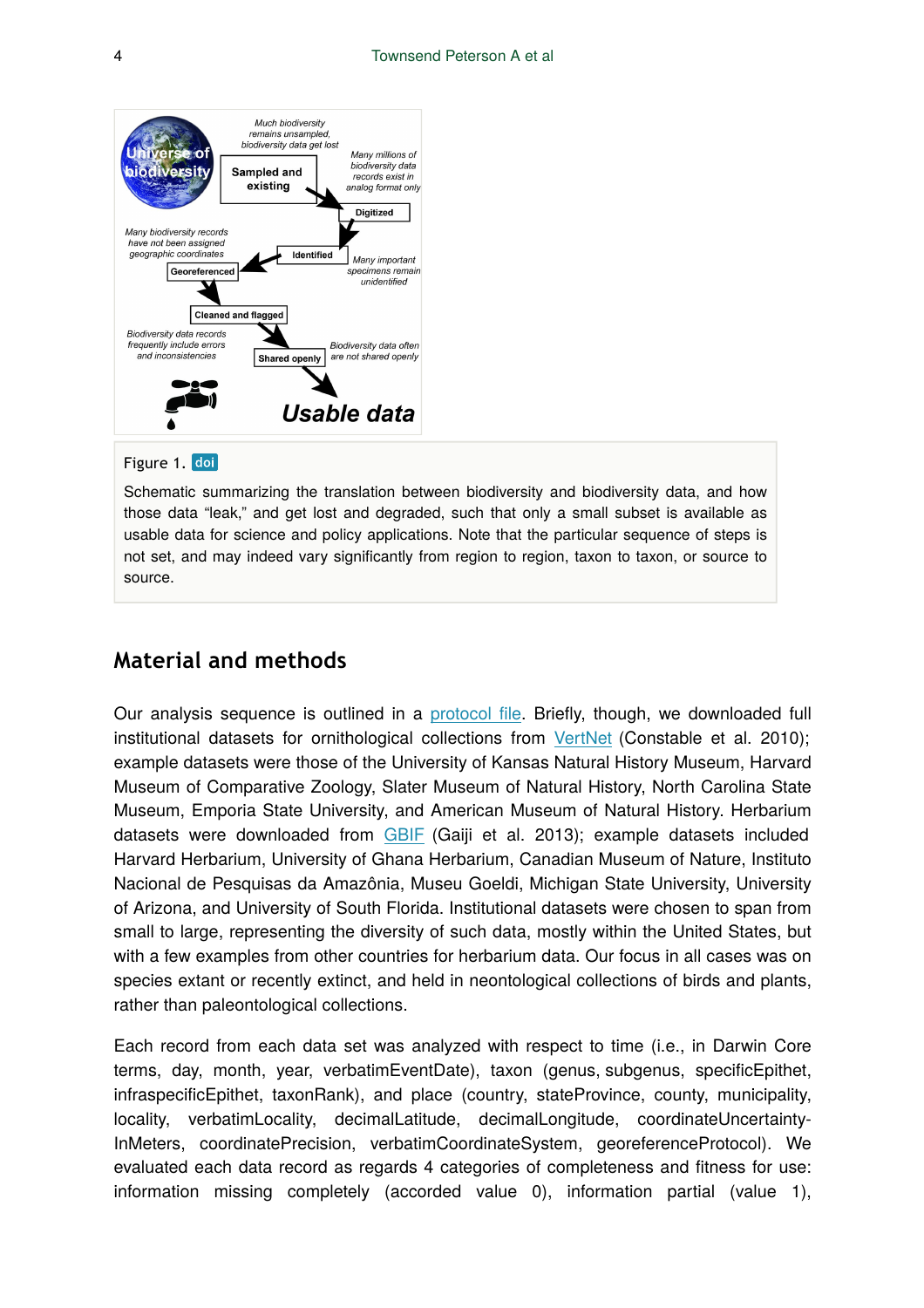information incomplete but with sufficient information that it could be "rescued" and brought to completeness (value 2), and information complete and ready for use (value 3). We deemed information as "rescuable" when information can be improved or corrected, such as by georeferencing textual geographic information quantitatively, or by correcting a scientific name that is not a standard name; however, we take a somewhat restrictive view of potential for rescue, in that we do not include as rescuable those specimens that could be reexamined physically to obtain information not in the digital record--rather, we focus on rescue in the sense of the data record per se.

Data on time were considered to be partial when information on day, month, year, or their equivalent in eventDate was missing; time was considered as rescuable when full information appeared to be present in verbatimEventDate, but was not parsed appropriately into day, month, and year, or eventDate. For taxonomic information, names were considered as missing if no genus- or species-level information existed, partial if identified to genus but not to species, and rescuable if not a name listed in at least one taxonomic authority (ornithological authorities checked included Peters 1987, Sibley and Monroe 1990, Clements 2007, and Gill and Donsker 2016). Note that the rescuable/ complete distinction was possible only for ornithological data; for plants, no global species names authority lists were available for full digital download (necessary for our assessments), so we considered all full Latin binomials as complete. We note that data from the GBIF data portal are generally expected to be subjected to GBIF taxonomic filtering (Gaiji et al. 2013); however, our experience indicates that the GBIF filters apply to species-based searches, but not to database-level or region-based searches, such that the data analyzed herein have not to our knowledge been subjected to these filters, and indeed included many nonstandard names. For the Brazilian Virtual Herbarium, names were from Brazilian Flora 2020 and Catalogue of Life, in that order. We did not consider the potential for an expert to review and identify the specimen fully as "rescuable," as that step would extend beyond the data to actual handling of the specimen, or at least detailed inspection of images by specialists; although the step of checking the specimen is primordial in the larger picture of biodiversity information management, it is generally very time- and resource-intensive, such that we do not consider it as part of this view of usability and availability of biodiversity information for analyses in short order.

Data on place were considered as missing when geographic coordinates were lacking and textual geographic descriptions lacked information more precise than state. These data were considered as partial when information was available at the level of county/ municipality, but not to the level of a specific locality. Data on place were considered as rescuable when the locality was described fully in textual terms, but geographic coordinates missing, or when geographic coordinates were not completely documented with appropriate metadata (Chapman and Wieczorek 2006, Wieczorek et al. 2004). These data were considered as complete only when geographic coordinates were accompanied by full metadata, such that information was present in the fields coordinatePrecision and coordinateUncertaintyInMeters, as this information is crucial to many applications of these data in biodiversity informatics applications, preventing misuse or misinterpretation of coarse-resolution coordinates. We also scored data records as rescuable (not complete) in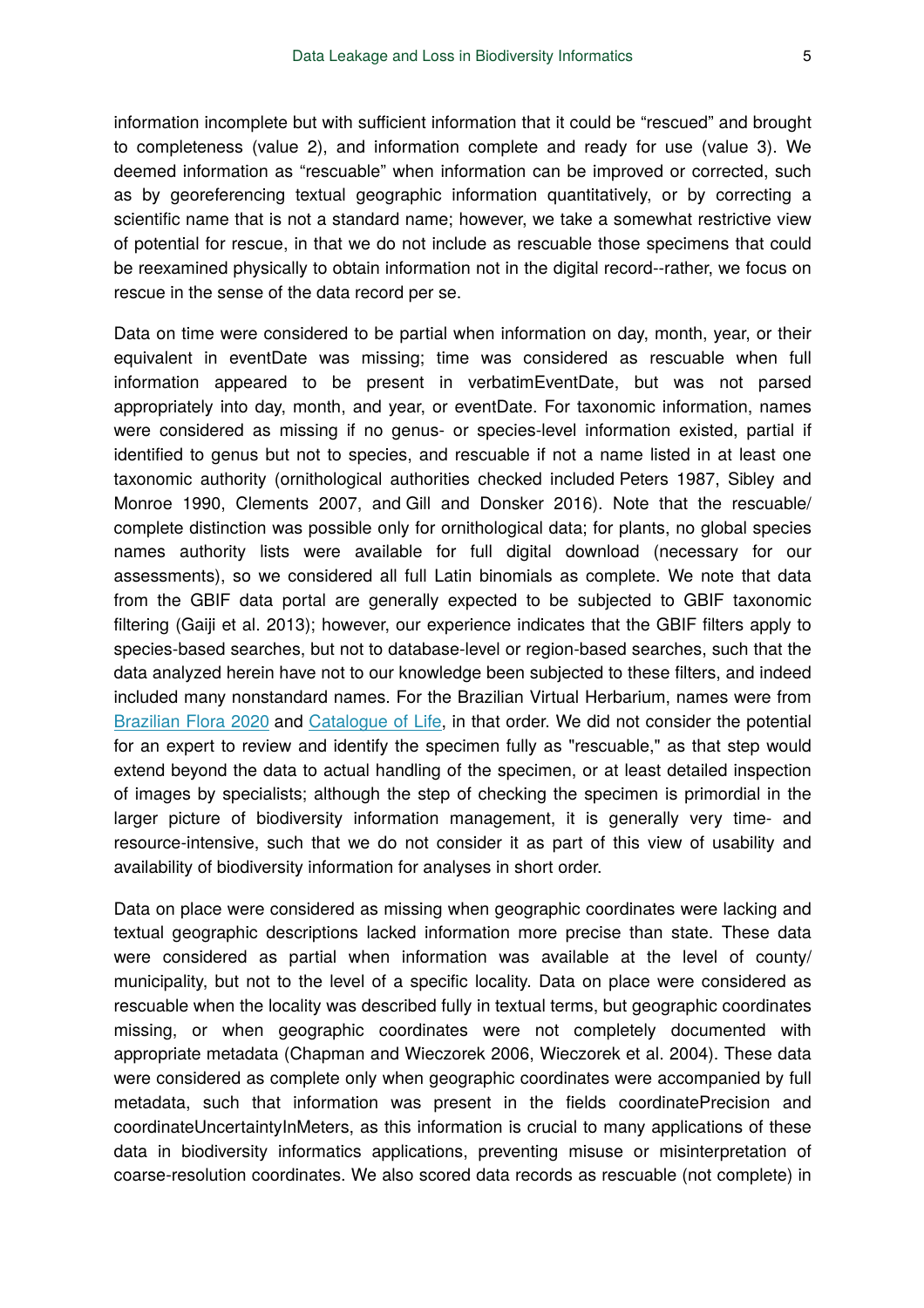terms of place when the coordinates were inconsistent—e.g., the coordinate information fell in a country different from that indicated in the data record.

To provide a broader perspective on these data leaks, beyond single datasets, we included overview information parallel to the information for individual datasets for two major, largescale biodiversity information networks. Specifically, we assessed the Brazilian Virtual Herbarium (5,547,394 records as of 17 February 2017) and VertNet (19,623,087 records as of 17 February 2017). Queries by the information managers of these two networks (authors on this paper) replicated the single-collection analyses described above, to create broad-scale overviews of information completeness across two massive information portals.

For all of the data sets described above, data were summarized in terms of usability for time, taxon, and place separately. We also considered two common applications of primary biodiversity data records. First, for ecological niche modeling and species distribution modeling, a researcher requires information on place and taxon (Peterson et al. 2011), so we inspected joint usability in terms of those two dimensions. For evaluations of inventory completeness, a researcher requires information on time, taxon, and place (Colwell and Coddington 1994), so we assessed usability in those three dimensions jointly. To combine information across multiple dimensions, we took the minimum value of the 4-level categorization given above across the two or three dimensions.

### Data resources

All data analyzed in this study are freely and openly available via online data resources, particularly from VertNet and GBIF. Specific working datasets are available as Suppl. material 3 for birds, and Suppl. material 4 for plants. GBIF downloads correspond to the following digital object identifiers: DOI10.15468/dl.omyjed, DOI10.15468/dl.rii2ou, DOI10.15468/dl.f7nppd, DOI10.15468/dl.gltd7t, DOI10.15468/dl.jreair, DOI10.15468/ dl.hwxecn, DOI10.15468/dl.sukiyo, and DOI10.15468/dl.klu2oh

### Results

Of the three dimensions of the data that we assessed (time, taxon, and place; Figs 2, 3), information regarding time and taxon was most likely to be complete and immediately usable. Taxon was fully usable or rescuable in 98.6% of records for birds, and in 97.3% of records for plants. Time was roughly comparable, being fully usable or rescuable in 94.0% of bird records and 86.2% of plant records (Figs 2, 3). Finally, information on place was least likely to be complete, being fully usable in only 32.4% of bird records and 0% of plant records, and fully usable or rescuable in 78.8% of bird records and 94.2% of plant records. Still, place information was rarely missing entirely (4.5% of records in birds, 1.7% in plants) or incomplete (21.2% in birds, 5.8% in plants), so an important point is that the bulk of records had rescuable information only. These general patterns were similar for the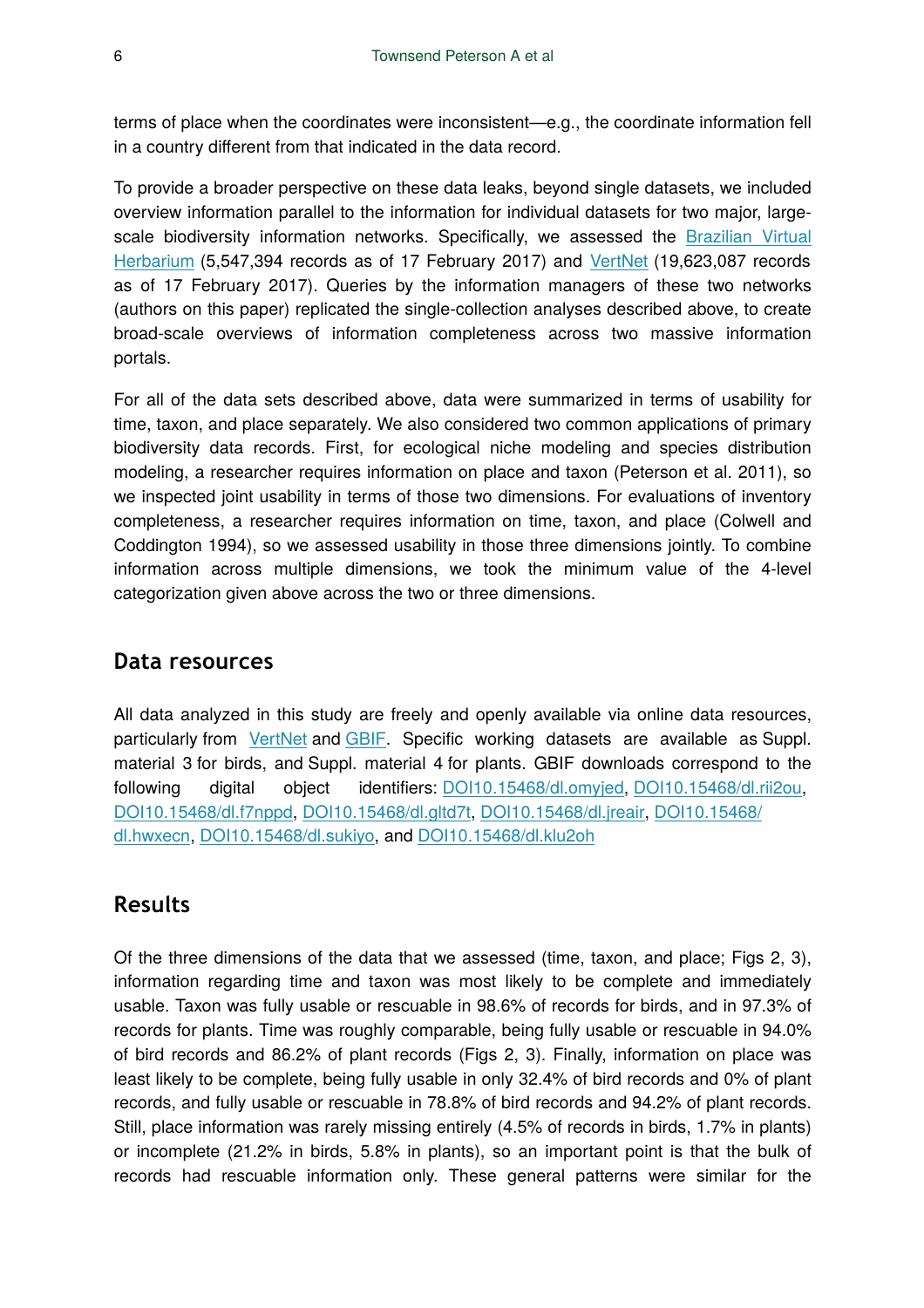summary information for the Brazilian Virtual Herbarium and VertNet: time and taxon were relatively complete (taxon 74.7% complete for birds, 66.2% complete for plants; time 73.5% complete for birds, 80.6% complete for plants), whereas place was much less well represented by full, analysis-ready information (20.4% complete for birds, 36.6% complete for plants; Fig. 4). A more complete summary of these proportions is provided in Suppl. material 2.



#### Figure 2. doi

Summary of patterns of completeness and incompleteness of information for 6 ornithological collections, in terms of time, taxon, place, taxon x place, and time x taxon x place.



#### Figure 3. doi

Summary of patterns of completeness and incompleteness of information for 8 herbarium collections, in terms of time, taxon, place, taxon x place, and time x taxon x place. Note that, for lack of a global plant names list that is fully available, we considered rescuable and full taxonomic information together here.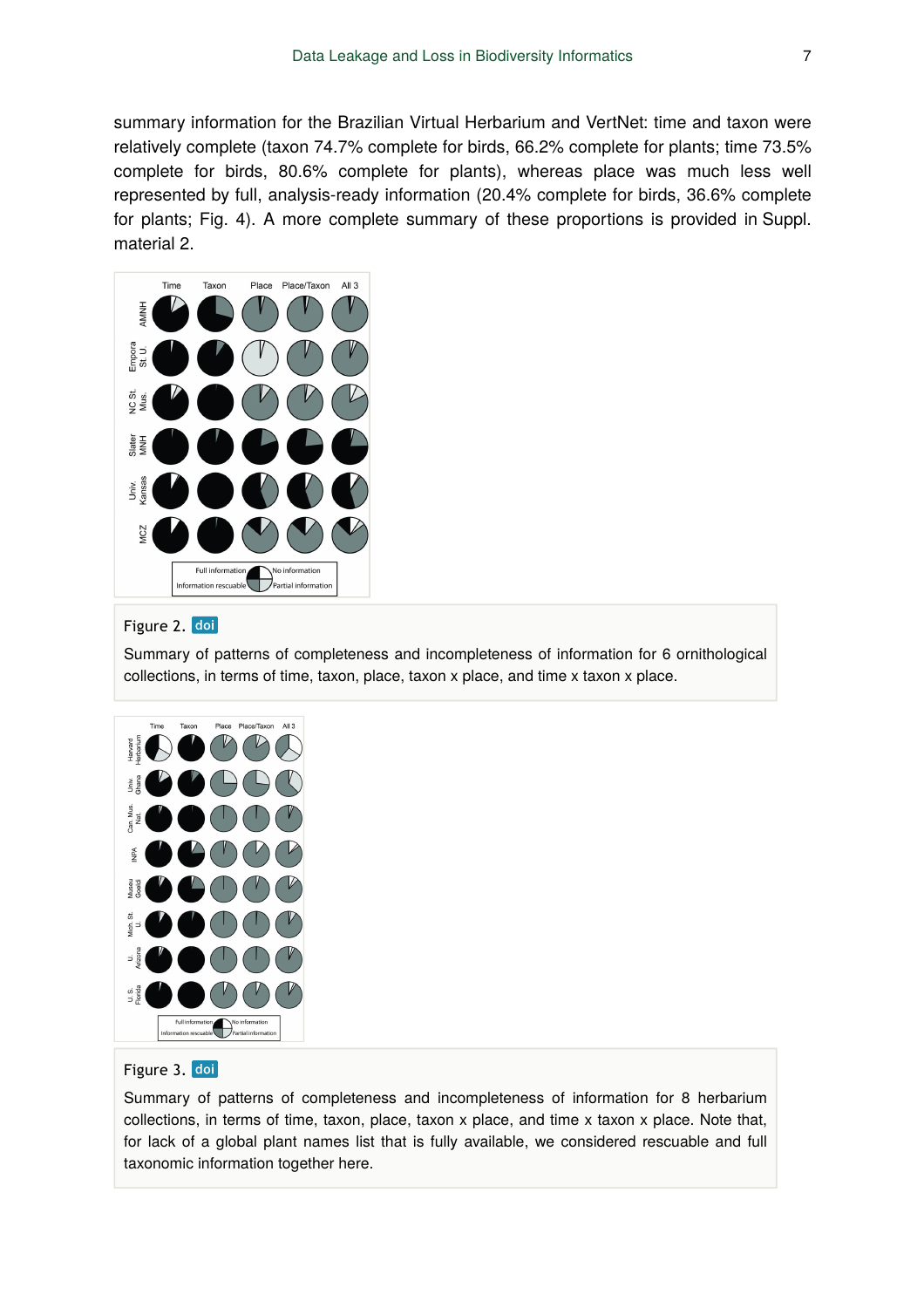

#### Figure 4. doi

Summary of data leaks in time, place, and taxon information for two major biodiversity informatics initiatives: the Brazilian Virtual Herbarium and VertNet. Note that, for Brazilian Virtual Herbarium, county-level automated georeferencing was included as full georeferencing because it includes information on datum and coordinate uncertainty, although those data records could be georeferenced more finely based on the specific collecting locality. Color scheme follows the key of Figs 2, 3.

We examined data readiness for use in ecological niche modeling and biodiversity inventory analysis (Figs 2, 3, 4; Table 1). In both cases, place was the most severe constraint on data readiness for use, such that most data were compromised owing to lack of georeferencing of otherwise complete records—these data, however, can be made complete with concerted georeferencing efforts. For inventory analysis, time information completeness reduces data readiness for use still farther, although this constraint was more variable, being major in some cases (e.g., Harvard University Herbarium) and minor in others (e.g., Harvard University Museum of Comparative Zoology).

### **Discussion**

The analyses presented herein showed that all of the datasets examined suffered some amount of leakage or attrition. That is, for diverse reasons, some information got lost along the way. In some cases, the information loss had occurred at the time of collection of the specimen: i.e., a key data field was not recorded. In such situations, the data record may remain forever without that information. In other cases, however, information loss occurred later, such that some potential exists for rescue and recovery of the information. This potential for rescue with intelligent analysis and hard work is illustrated for the case of date information in a recent analysis (Otegui et al. 2013).

In cases in which the data record may be incomplete, but the data are rescuable, possibilities exist for rapid improvement of DAK resources. For specimen-based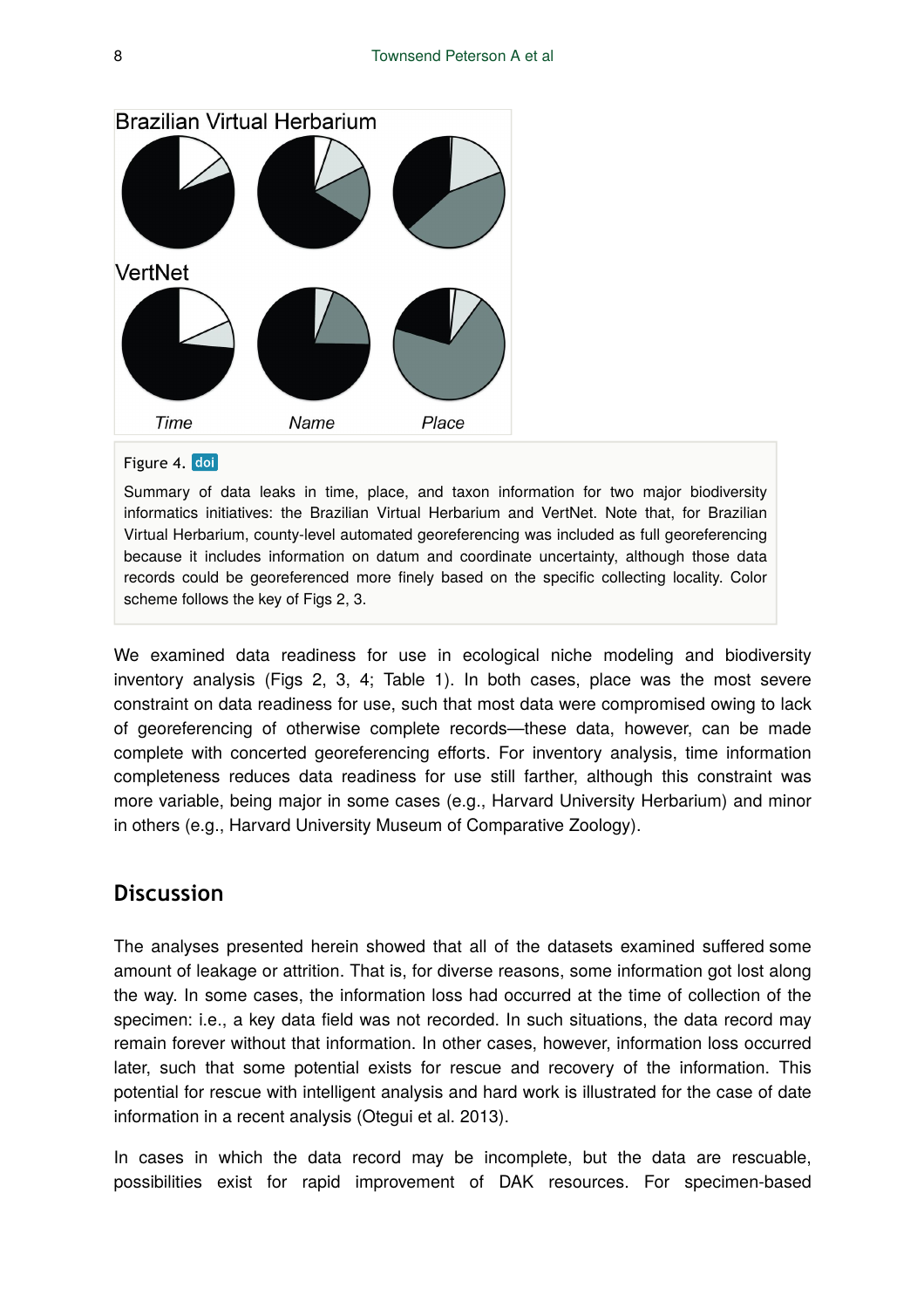biodiversity records, almost always, the specimen can be reexamined and reassessed, perhaps even using new techniques such as DNA barcoding (Pinto et al. 2015); although here we have indicated "rescuable" in a more proximate sense (e.g., correcting a nonstandard Latin binomial), specimen-based records certainly have a greater potential for rescue than observational data, for instance. Although we have focused on specimenbased data in this analysis, the same leakage and loss phenomena affect observational data, albeit not necessarily in the same proportions.

Place information is clearly the dimension in which the greatest need for data rescue exists; that is, biodiversity records almost always hold some spatial information, but the translation of that information into carefully derived and documented geographic coordinates is a complex process (Chapman and Wieczorek 2006, Wieczorek et al. 2004), and often is seen as a step posterior to that of initial data capture (Nelson et al. 2012). The VertNet constellation of projects led this process globally, developing the point-radius method for georeferencing biodiversity data, and implementing large-scale, community-based georeferencing initiatives (Guralnick et al. 2006, Hill et al. 2009, Wieczorek et al. 2004); we note that similar quality standards and flags can and should be implemented for information on time and taxon, to make those data dimensions comparably well documented in comparison with information on place. The VertNet initiative resulted in high-quality, "complete" georeferences for 525,034 distinct locality descriptors and 310,596 unique combinations of longitude and latitude associated with vertebrate specimens, although it is difficult to ascertain to exactly how many specimens these localities correspond.

Indeed, some exploration of place-related data leakage patterns is in order. Of the total of 1,011,708,052 records available via the GBIF data portal as of 22 July 2018, 921,414,317 have geographic coordinates. This total of 91.1% georeferenced is impressive, but is also somewhat deceptive—that is, in the first place, most of those georeferenced records do not include the full metadata to document uncertainty (especially coordinate-UncertaintyInMeters), even though this information is crucial to applications such as ecological niche modeling (Anderson et al. 2016). That many niche modelers do not make use of such information does not mean that it is not crucial, but rather that current practice in this field is at times uncareful and incomplete (Peterson 2014). We note that the proportion of records with best-practice georeferencing metadata among specimen-based records was only 52.4% (as of 17 February 2017). These records, nonetheless, represent the crucial historical component of biodiversity information, and thus are indispensable in historical comparisons and detection of change (Peterson et al. 2016).

A further consideration is the interaction between time and data leakage. That is, the specimen record generally is seen as providing the deepest-time view into biodiversity distributions, yet data leakage certainly is more frequent as the age of the specimen increases, as has been documented in previous analyses (Escribano et al. 2016). In many cases, given the greater separation between when data were recorded and the present, these considerations make the data records partial and the leaks irreparable. Changes in technology (e.g., GPS) and data-recording standards can further affect the completeness and utility of older records. Preliminary exploration of the example of the Harvard Herbarium dataset showed greater leakage in older data records in terms of place and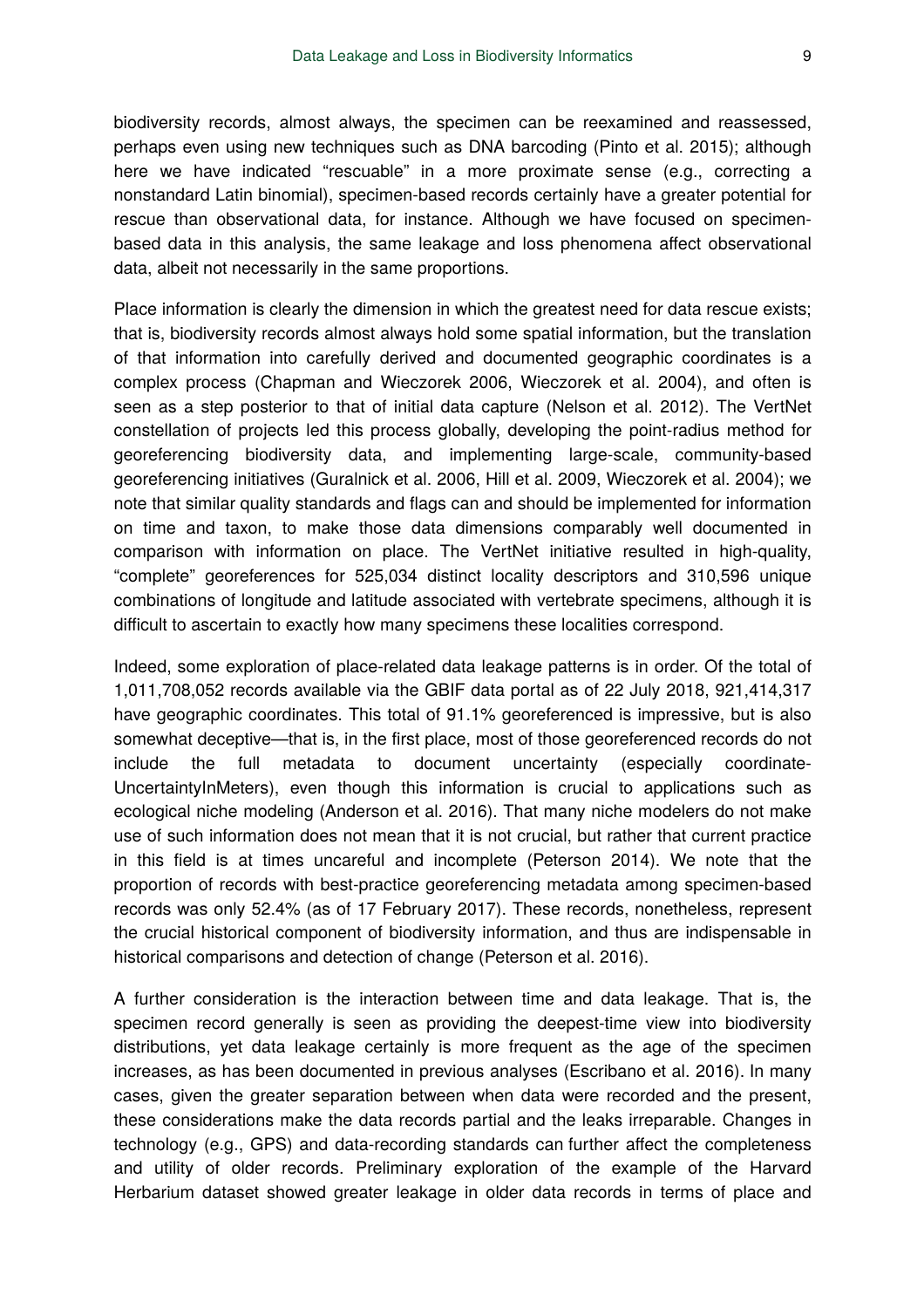time, but less leakage in older data records in terms of taxonomic information; as such, the relationship between time and data leakage appears to be complicated and multidimensional, meriting further research attention. This interaction between age of record and data quality has important implications for the temporal depth of biodiversity information available to the scientific community.

Finally, dimensions of leakage exist that may not be so important for assuring use of the data record. That is, most uses of biodiversity information focus on time, place, and taxon, so other data fields may be less crucial to use of the data in actual analysis; although still important, data sharing and use do not have to await full checking of the full set of fields, as the need for access to such information is immediate and crucial (Pino-Del-Carpio et al. 2014). We make this comment simply to emphasize that dataset perfection is unattainable, and rather that a practical approach should be taken: data records should generally be made available as soon as they are created, just with the assurance that they have sufficient documentation as to not over-represent their precision or importance. That is, for instance, if a temporary georeference is assigned to data records as the centroid of a sizable country, while better and more precise georeferences are developed, that rather imprecise georeference must be accompanied by enough metadata to assure that it is not misinterpreted and misused, or indeed it will be misinterpreted and misused. To repeat, however, perfection will not be attainable in any biodiversity dataset of any size, so we must be practical, and get data online and available globally as soon as is possible.

### Conclusions: the role of e-infrastructures

The explorations presented in this paper lead us to a series of insights into how the field of biodiversity informatics can best move forward towards maximizing its information resources. That is, just investing enormous effort may not be the optimal way forward: rather, "smart" effort may yield much greater pay-offs. Analysis of data leakage, as has been illustrated above, offers ways of thinking about these strategies.

If the goal is to maximize the availability of DAK for analysis and interpretation, one can take into account the sequence of information flow and data leakage (Fig. 1). Fixing leaks late in the sequence will have immediate payoffs in usable information-i.e., if one identifies the final step in the sequence and eliminates that data leak, then all of the data that had not been lost up to that point in the sequence become available for analysis. If, in contrast, one fixes a leak early in the sequence, those data indeed flow farther through the system, but may get lost at some subsequent step before becoming useful to the scientific community. Stated another way, we are in no way downplaying the importance of *de novo*  digital capture of biodiversity data, but are only pointing out that the payoff in terms of usable information is greater and more immediate by fixing leaks that occur late in the process, as they flow through immediately to the user in need of the information. Although our emphasis is on a relatively late stage in the digitization workflow, changes to data records must nevertheless be repatriated back to the original data-holder, to avoid creation of conflicts between versions of data records.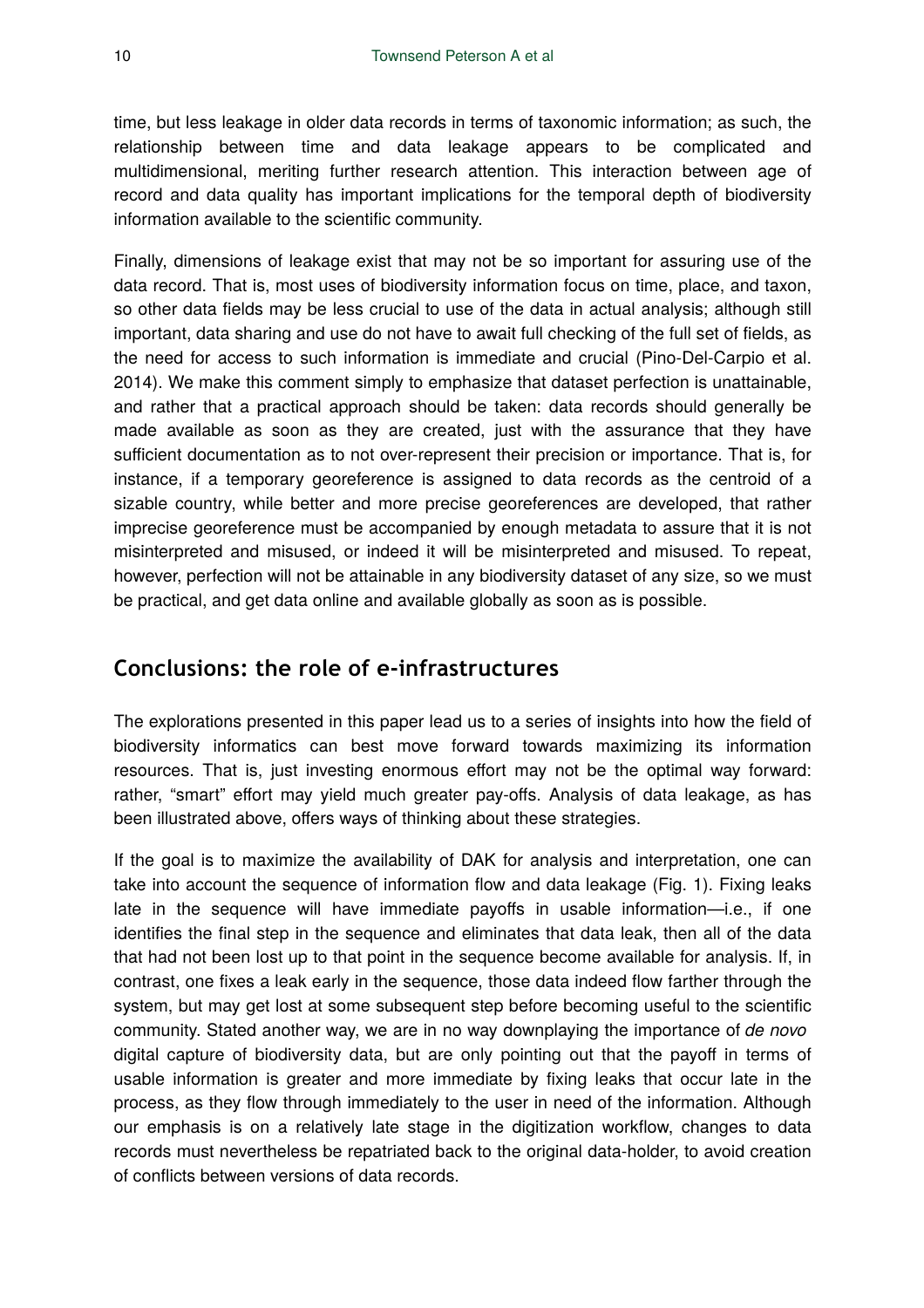This insight can guide time investment in biodiversity informatics initiatives. Analyses such as those we have developed identify immediately the limiting dimensions of DAK usability, thereby focusing immediate investments of time and energy. The clearest signal from our analyses is that detailed and well-documented georeferencing is a crucial aspect of biodiversity informatics, although particular situations can and will differ significantly from this generality. Other insights derive from the data flow and leakage analogy: some biodiversity informatics activities—although important clearly—may not pay off in usable information as immediately. For instance, basic digitization is a major emphasis in the field, and is important for collections management, but digitization in an institutional framework that does not foster data sharing will not improve and increase the availability of information for science and policy.

In previous analyses and assessments of biodiversity data in biodiversity information portals around the world, the concept of Digital Accessible Knowledge has been proposed and explored (Sousa-Baena et al. 2013). This paper amends and adjusts those ideas—that is, yes, it is crucial that biodiversity data be in digital form, accessible to the broader scientific community, and integrated with other such data as a step towards becoming "knowledge." However, our analyses in this paper suggest that records being DAK is not sufficient. Rather, here, we illustrate how DAK may nonetheless be compromised by data leakage and loss, to the point that data records are not used in analyses. *Usable* DAK ("UDAK"?) records will be digital, accessible, and integrated, but also will be sufficiently checked, documented, and enriched, so that they are immediately usable in diverse biodiversity informatics analyses. UDAK is conceptually close to the idea of "fitness for use" that has seen considerable discussion recently for biodiversity data (Veiga et al. 2017); both UDAK and fitness for use can best be conceived as contingent on the use to which the data will be put, rather than a single, static quality of the data record.

Finally, these data leakage phenomena are not in any way unique to specimen-based biodiversity data. Observation-based biodiversity data, which are becoming massively numerous, have their own leaks, such as misidentifications, which create irreparable problems in records; observational data, nonetheless, may not suffer from some of the major leaks that affect specimen data, such as inconsistent taxonomies, given controlled vocabularies in data entry portals. Recent years have seen the assembly of large-scale data resources from heterogeneous sources: e.g., GenBank, and GLOBIS-B. These data infrastructures must reconcile different formats and norms, which at times results in some data records being unusable or less useful in particular analyses. As such, data leakage is not unique to biodiversity data, but rather a general consequence of data sets becoming large.

### Acknowledgements

We thank most fundamentally the biodiversity science community for its large-scale and increasing commitment to sharing openly the important data resources that they have developed over years, decades, and centuries. Luis Osorio Olvera and Ali Khalighifar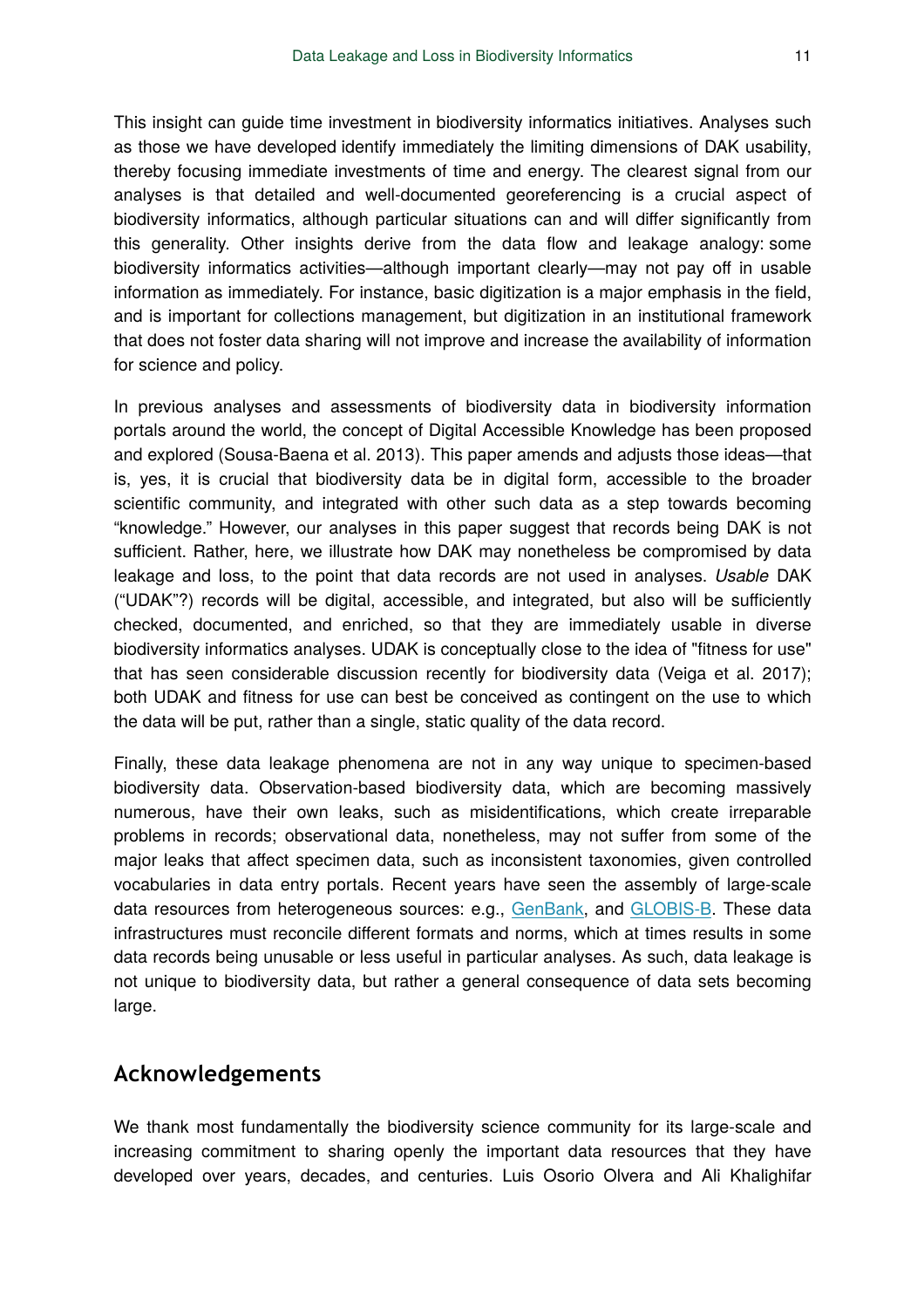provided invaluable help with processing large data sets. The idea for this manuscript started at a workshop at Entebbe in Uganda funded by the JRS Biodiversity Foundation, which we thank for its continued support in the area of biodiversity informatics.

## Author contributions

All authors contributed to data analysis. ATP drafted the manuscript, which was then edited and commented by all authors.

## Conflicts of interest

The authors declare that they have no conflicts of interest.

## **References**

- Anderson RP, Araújo M, Guisan A, Lobo JM, Martínez-Meyer E, Peterson AT, Soberón J (2016) Data fitness for use in distribution modelling: Are species occurrence data in global online repositories fit for modeling species distributions? The case of the Global Biodiversity Information Facility (GBIF). Global Biodiversity Information Facility, Copenhagen.
- Ariño AH (2010) Approaches to estimating the universe of natural history collections data. Biodiversity Informatics 7: 81-92.
- Arita HT, Christen JA, Rodríguez P, Soberón J (2008) Species diversity and distribution in presence-absence matrices: Mathematical relationships and biological implications. American Naturalist 172: 519-532. https://doi.org/10.1086/590954
- Asase A, Peterson AT (2016) Completeness of digital accessible knowledge of the plants of Ghana. Biodiversity Informatics 11: 1-11.
- Brauman KA, Daily GC, Duarte TK, Mooney HA (2007) The nature and value of ecosystem services: An overview highlighting hydrologic services. Annual Review of Environment and Resources 32: 67-98. https://doi.org/10.1146/ annurev.energy.32.031306.102758
- Chapman AD, Wieczorek J (2006) Guide to Best Practices for Georeferencing. Global Biodiversity Information Facility, Copenhagen, 80 pp.
- Clements JF (2007) The Clements Checklist of Birds of the World. 6th Edition. Cornell University Press, Ithaca.
- Colwell RK, Coddington JA (1994) Estimating terrestrial biodiversity through extrapolation. Philosophical Transactions of the Royal Society of London B 335: 101118. https://doi.org/10.1098/rstb.1994.0091
- Constable H, Guralnick R, Wieczorek J, Spencer C, Peterson AT (2010) VertNet: A new model for biodiversity data sharing. PLoS Biology 8: e1000309. https://doi.org/10.1371/ journal.pbio.1000309
- Erwin T (1991) How many species are there? Revisited. Conservation Biology 5: 330333. https://doi.org/10.1111/j.1523-1739.1991.tb00145.x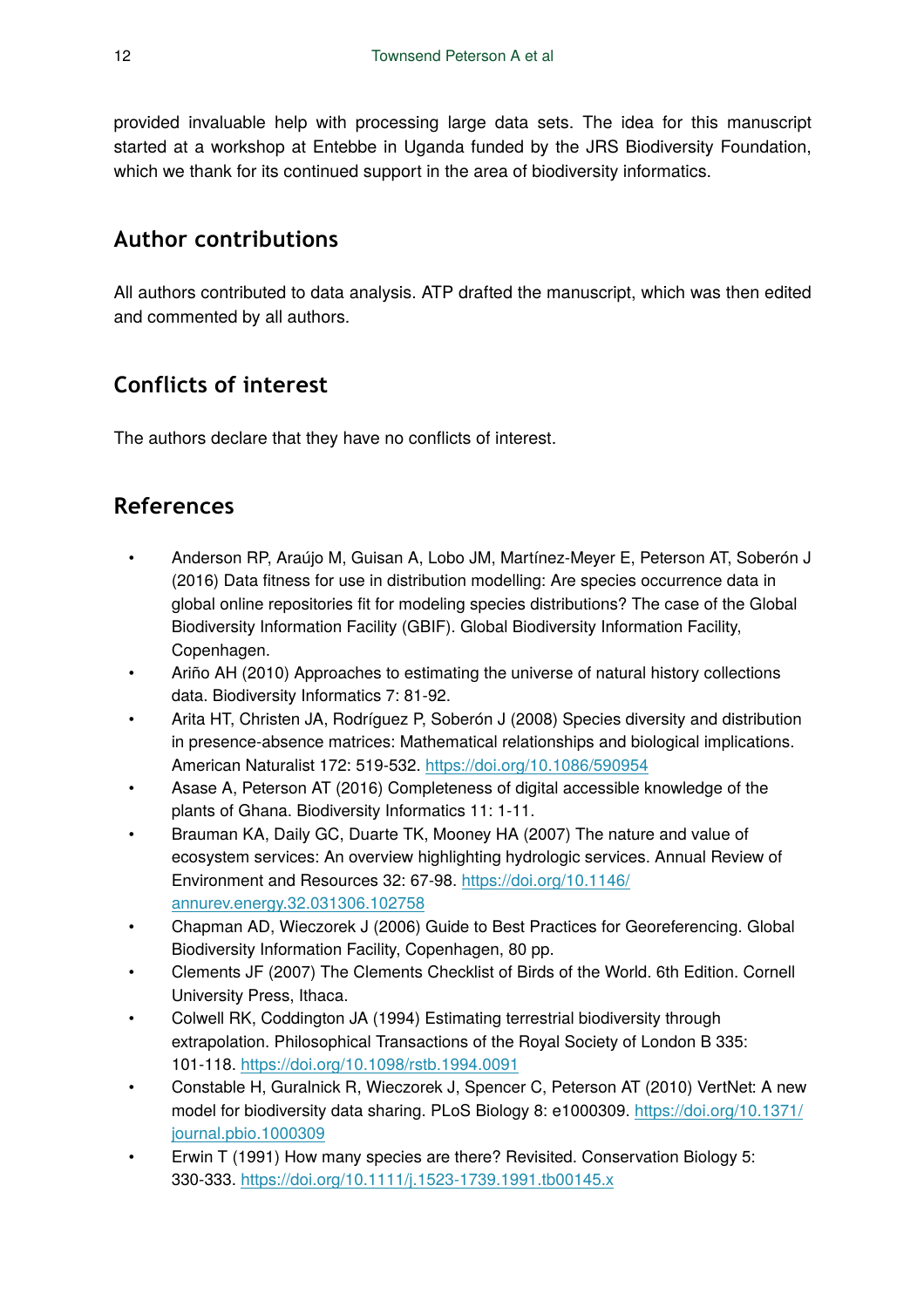- Escribano N, Ariño A, Galicia D (2016) Biodiversity data obsolescence and land uses changes. PeerJ 4: e2743. https://doi.org/10.7717/peerj.2743
- Gaiji S, Chavan V, Ariño AH, Otegui J, Hobern D, Sood R, Robles E (2013) Content assessment of the primary biodiversity data published through GBIF network: Status, challenges and potentials. Biodiversity Informatics 8: 94-172.
- Ganglo JC, Kakpo SB (2016) Completeness of Digital Accessible Knowledge of plants of Benin and priorities for future inventory and data discovery. Biodiversity Informatics 11: 23-29.
- GBIF (2016) Science Review 2016. Global Biodiversity Information Facility, Copenhagen.
- Gill F, Donsker D (2016) IOC World Bird List (v 6.3). International Ornithological Congress https://doi.org/10.14344/IOC.ML.6.3
- Guralnick RP, Wieczorek J, Beaman R, Hijmans RJ (2006) BioGeomancer: Automated georeferencing to map the world's biodiversity data. PLoS Biology 4: e381. https:// doi.org/10.1371/journal.pbio.0040381
- Hill AW, Guralnick R, Flemons P, Beaman R, Wieczorek J, Ranipeta A, Chavan V, Remsen D (2009) Location, location, location: Utilizing pipelines and services to more effectively georeference the world's biodiversity data. BMC Bioinformatics 10: 3. https:// doi.org/10.1186/1471-2105-10-S14-S3
- Kearney MR, Wintle BA, Porter WP (2010) Correlative and mechanistic models of species distribution provide congruent forecasts under climate change. Conservation Letters 3: 203-213. https://doi.org/10.1111/j.1755-263X.2010.00097.x
- Loyola RD, Kubota U, Lewinsohn TM (2007) Endemic vertebrates are the most effective surrogates for identifying conservation priorities among Brazilian ecoregions. Diversity and Distributions 13: 389396. https://doi.org/10.1111/j.1472-4642.2007.00345.x
- Mesibov R (2018) An audit of some processing effects in aggregated occurrence records. ZooKeys 2018: 129146. https://doi.org/10.3897/zookeys.751.24791
- Nelson G, Paul D, Riccardi G, Mast AR (2012) Five task clusters that enable efficient and effective digitization of biological collections. ZooKeys 2012: 19-45.
- Otegui J, Ariño A, Chavan V, Gaiji S (2013) On the dates of GBIF mobilised primary biodiversity records. Biodiversity Informatics 8 (2): 173-184. https://doi.org/10.17161/ bi.v8i2.4125
- Peters JL (1987) Check-list of Birds of the World. Vol. 1-16. Harvard University Press, Cambridge.
- Peterson AT, Soberón J, Pearson R, Anderson R, Martínez-Meyer E, Nakamura M, Araújo M (2011) Ecological Niches and Geographic Distributions. Princeton University Press, Princeton.
- Peterson AT (2014) Mapping Disease Transmission Risk. Johns Hopkins University Press, Baltimore.
- Peterson AT, Navarro-Sigüenza AG, Martínez-Meyer E, Cuervo-Robayo AP, Berlanga H, Soberón J (2015) Twentieth century turnover of Mexican endemic avifaunas: Landscape change versus climate drivers. Science Advances 1: e1400071. https://doi.org/10.1126/ sciadv.1400071
- Peterson AT, Navarro-Sigüenza AG, Martínez-Meyer E (2016) Digital Accessible Knowledge and well-inventoried sites for birds in Mexico: Baseline sites for measuring faunistic change. PeerJ 4: 2362. https://doi.org/10.7717/peerj.2362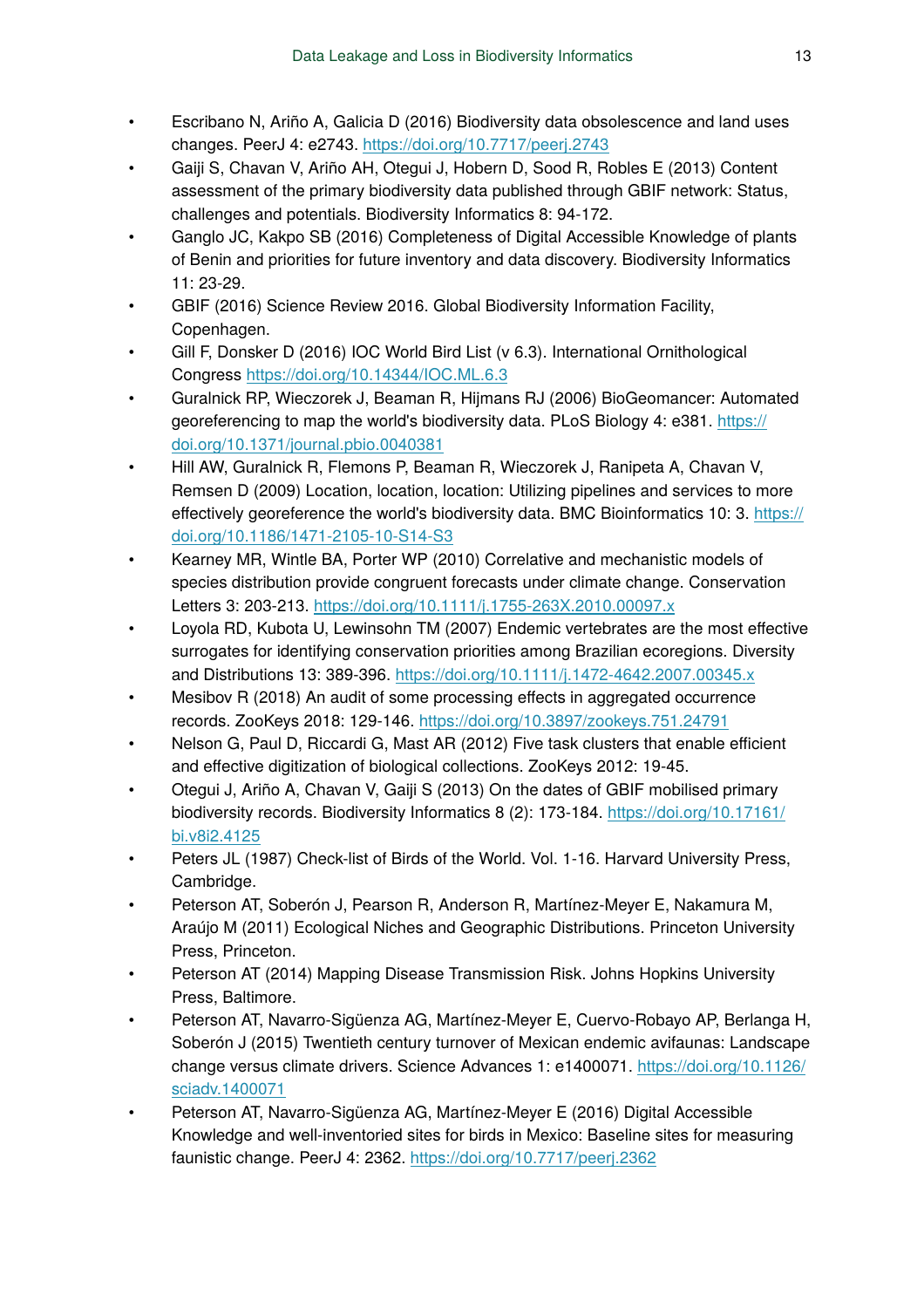- Pino-Del-Carpio A, Ariño A, Villarroya A, Puig J, Miranda R (2014) The biodiversity data knowledge gap: Assessing information loss in the management of Biosphere Reserves. Biological Conservation 173: 7479. https://doi.org/10.1016/j.biocon.2013.11.020
- Pinto IS, Chagas BD, Fuzari Rodrigues AA, Ferreira AL, Rezende HR, Bruno RV, Falqueto A, Andrade-Filho JD, Bianchi Galati EA, Shimabukuro PHF, Brazil RP, Peixoto AA (2015) DNA Barcoding of Neotropical Sand Flies (Diptera, Psychodidae, Phlebotominae): Species Identification and Discovery within Brazil. PLoS ONE 10: e0140636. https://doi.org/10.1371/journal.pone.0140636
- Sibley CG, Monroe BLJ (1990) Distribution and Taxonomy of Birds of the World. Yale University Press, New Haven, Connecticut.
- Sousa-Baena MS, Garcia LC, Peterson AT (2013) Completeness of Digital Accessible Knowledge of the plants of Brazil and priorities for survey and inventory. Diversity and Distributions 20: 369-381. https://doi.org/10.1111/ddi.12136
- Veiga AK, Saraiva AM, Chapman AD, Morris PJ, Gendreau C, Schigel D, Robertson TJ (2017) A conceptual framework for quality assessment and management of biodiversity data. PloS one 12: e0178731.
- Vucetich J, Bruskotter J, Nelson MP (2015) Evaluating whether nature's intrinsic value is an axiom of or anathema to conservation. Conservation Biology 29 (2): 321-332. https:// doi.org/10.1111/cobi.12464
- Wabuyele E, Kang'ethe S, Newton LE (2016) Digital Accessible Knowledge of Kenyan succulent flora and priorities for future inventory and documentation. Biodiversity Informatics  $11: 12-22$ .
- Wieczorek J, Guo Q, Hijmans R (2004) The point-radius method for georeferencing locality descriptions and calculating associated uncertainty. International Journal of Geographical Information Science 18: 745-767. https:// doi.org/10.1080/13658810412331280211
- Wilson EO (1988) Biodiversity. National Academies Press, Washington, DC.

## Supplementary materials

#### **Suppl. material 1: Response to longer-form reviews**

Authors: ATP Data type: text Brief description: This file offers detailed responses to two reviewers' comments, which were presented as very long, multipoint comments on the manuscript. Filename: Data Leakage R2R.pdf - Download file (130.29 kb)

#### **Suppl. material 2: Appendix: Summary Tables**

Authors: A. Townsend Peterson Data type: Text and tables Brief description: These data are the summaries of data leaks in each of three dimensions for each of the bird and herbarium datasets that are depicted in Figures 2 and 3. Filename: SummaryTable.pdf - Download file (53.98 kb)